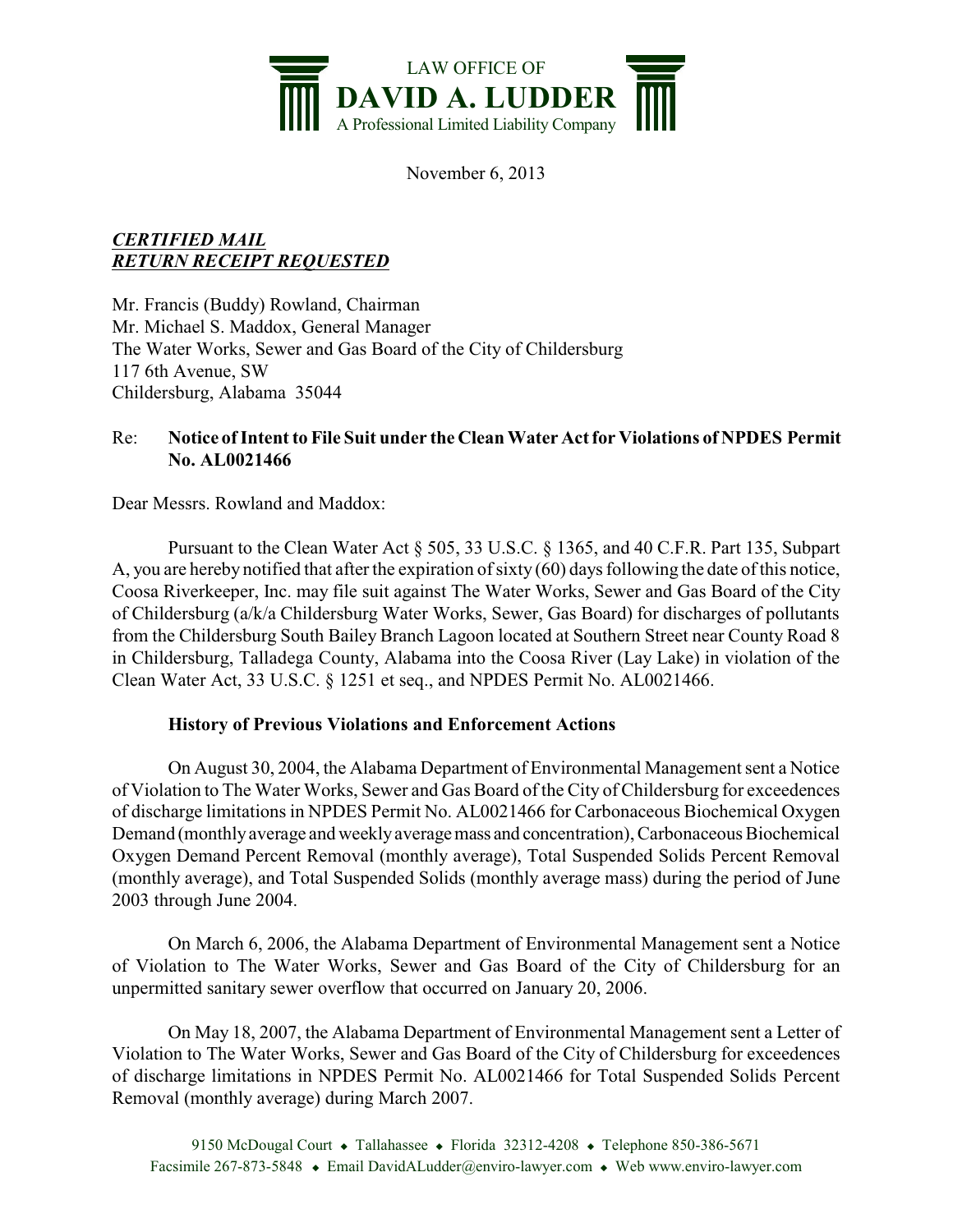On October 13, 2011, the Alabama Department of Environmental Management sent a Notice of Violation to The Water Works, Sewer and Gas Board of the City of Childersburg for exceedences of discharge limitations in NPDES Permit No. AL0021466 for Carbonaceous Biochemical Oxygen Demand (monthlyaverage and weeklyaverage mass and concentration), Carbonaceous Biochemical Oxygen Demand Percent Removal (monthly average), Total Suspended Solids Percent Removal (monthly average), and Total Phosphorus (monthly average mass) during the period of July 2009 through April 2011. In addition, the Notice of Violation cited The Water Works, Sewer and Gas Board of the City of Childersburg for failure to submit discharge monitoring data as required by NPDES Permit No. AL0021466 during February 2011. Finally, the Notice of Violation cited The Water Works, Sewer and Gas Board of the City of Childersburg for seven unpermitted sanitary sewer overflows occurring in 2009 and 2011.

On February 21, 2013, the Alabama Department of Environmental Management sent a Warning Letter to The Water Works, Sewer and Gas Board of the City of Childersburg for exceedences of discharge limitations in NPDES Permit No. AL0021466 for Carbonaceous Biochemical Oxygen Demand (monthly average and weekly average mass and concentration), Carbonaceous Biochemical Oxygen Demand Percent Removal (monthly average), Total Suspended Solids Percent Removal (monthly average), Total Phosphorus (monthly average mass), and e. Coli (dailymaximum and monthly average) during the period of February 2011 through November 2012. In addition, the Notice of Violation cited The Water Works, Sewer and Gas Board of the City of Childersburg for failure to submit discharge monitoring data required by NPDES Permit No. AL0021466 during February 2011. Finally, the Notice of Violation cited The Water Works, Sewer and Gas Board of the City of Childersburg for twelve unpermitted sanitary sewer overflows occurring between March 2011 and December 2012.

The foregoing enforcement actions by the Alabama Department of Environmental Management failed to deter The Water Works, Sewer and Gas Board of the City of Childersburg from causing additional violations of the Clean Water Act and NPDES Permit No. AL0021466. Despite this failure, on September 25, 2003, the Alabama Department of Environmental Management once again sent a Notice of Violation to The Water Works, Sewer and Gas Board of the City of Childersburg. This Notice documented exceedences of discharge limitations in NPDES Permit No. AL0021466 for e. Coli (monthly average and daily maximum), Total Suspended Solids Percent Removal (monthly average), Carbonaceous Biochemical Oxygen Demand (monthly average and weekly average), Carbonaceous Biochemical Oxygen Demand Percent Removal (monthly average), and Total Phosphorus (monthly average) during the period of August 2011 through July 2013. In addition, the Notice of Violation cited The Water Works, Sewer and Gas Board of the City of Childersburg for ten unpermitted sanitary sewer overflows between April 2012 and August 2013.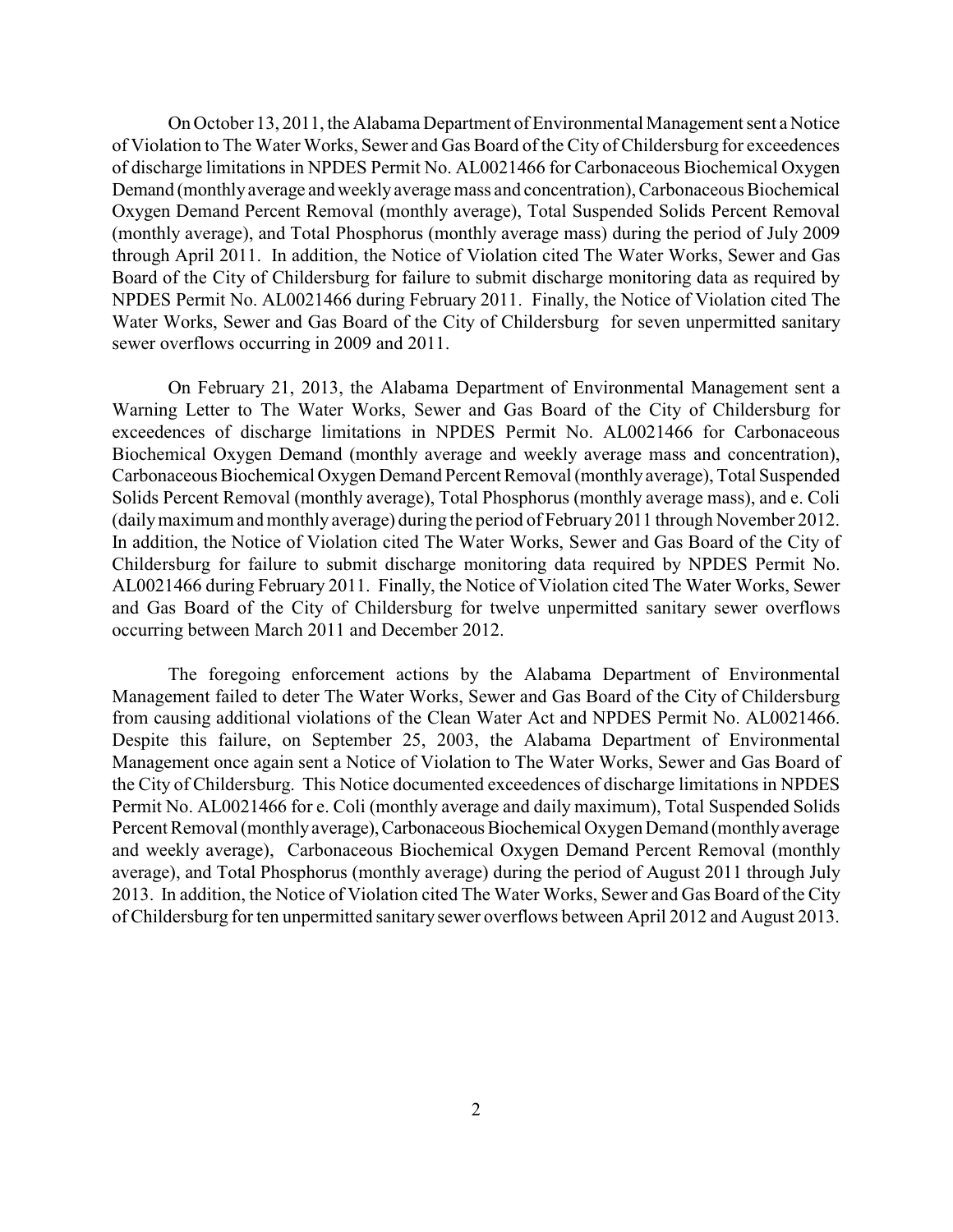## **Violations of NPDES Permit No. AL0021466**

Pursuant to § 402 of the Clean Water Act, 33 U.S.C. § 1342, The Water Works, Sewer and Gas Board of the City of Childersburg has been issued NPDES Permit No. AL0021466 authorizing the discharge of pollutants from the Childersburg South Bailey Branch Lagoon into the Coosa River (Lay Lake) subject to specific discharge limitations. The Water Works, Sewer and Gas Board of the City of Childersburg has discharged pollutants from Outfall 001 into the Coosa River (Lay Lake) in violation of the discharge limitations of NPDES Permit No. AL0021466 from January 2009 to July 2013 as described below.

| <b>Pollutant Parameter</b>                   | <b>Discharge Limit</b>            | <b>Discharge</b><br><b>Measurement</b> | <b>Violation</b><br>Date(s) | Days in<br><b>Violation</b> |
|----------------------------------------------|-----------------------------------|----------------------------------------|-----------------------------|-----------------------------|
| Phosphorous, Total<br>(as P)                 | 8.34 lbs/day<br>(monthly average) | 9.39 lbs/day                           | May 2013                    | 31                          |
|                                              |                                   | 9.39 lbs/day                           | April 2013                  | 30                          |
|                                              |                                   | 10.34 lbs/day                          | Sep 2011                    | 30                          |
|                                              |                                   | 37 lbs/day                             | Apr 2011                    | 30                          |
| Carbonaceous<br>Biochemical Oxygen<br>Demand | 173 lbs/day<br>(monthly average)  | 260 lbs/day                            | May 2013                    | 31                          |
|                                              |                                   | 260 lbs/day                            | April 2013                  | 30                          |
|                                              |                                   | 177 lbs/day                            | Mar 2013                    | 31                          |
|                                              |                                   | 182 lbs/day                            | Feb 2013                    | 28                          |
|                                              |                                   | 176 lbs/day                            | Mar 2012                    | 31                          |
|                                              |                                   | 286 lbs/day                            | Apr 2011                    | 30                          |
|                                              |                                   | 175 lbs/day                            | Mar 2011                    | 31                          |
|                                              |                                   | 174 lbs/day                            | Apr 2010                    | 30                          |
|                                              |                                   | 337 lbs/day                            | Mar 2010                    | 31                          |
|                                              |                                   | 348 lbs/day                            | Feb 2010                    | 28                          |
|                                              |                                   | 332 lbs/day                            | Jan 2010                    | 31                          |
|                                              |                                   | 184 lbs/day                            | Apr 2009                    | 30                          |
|                                              |                                   | 232 lbs/day                            | Mar 2009                    | 31                          |
|                                              | 259 lbs/day<br>(weekly average)   | 345 lbs/day                            | May 2013                    | $\overline{7}$              |
|                                              |                                   | 345 lbs/day                            | Apr 2013                    | $\overline{7}$              |
|                                              |                                   | 426 lbs/day                            | Apr 2011                    | $\boldsymbol{7}$            |
|                                              |                                   | 267 lbs/day                            | Apr 2010                    | $\boldsymbol{7}$            |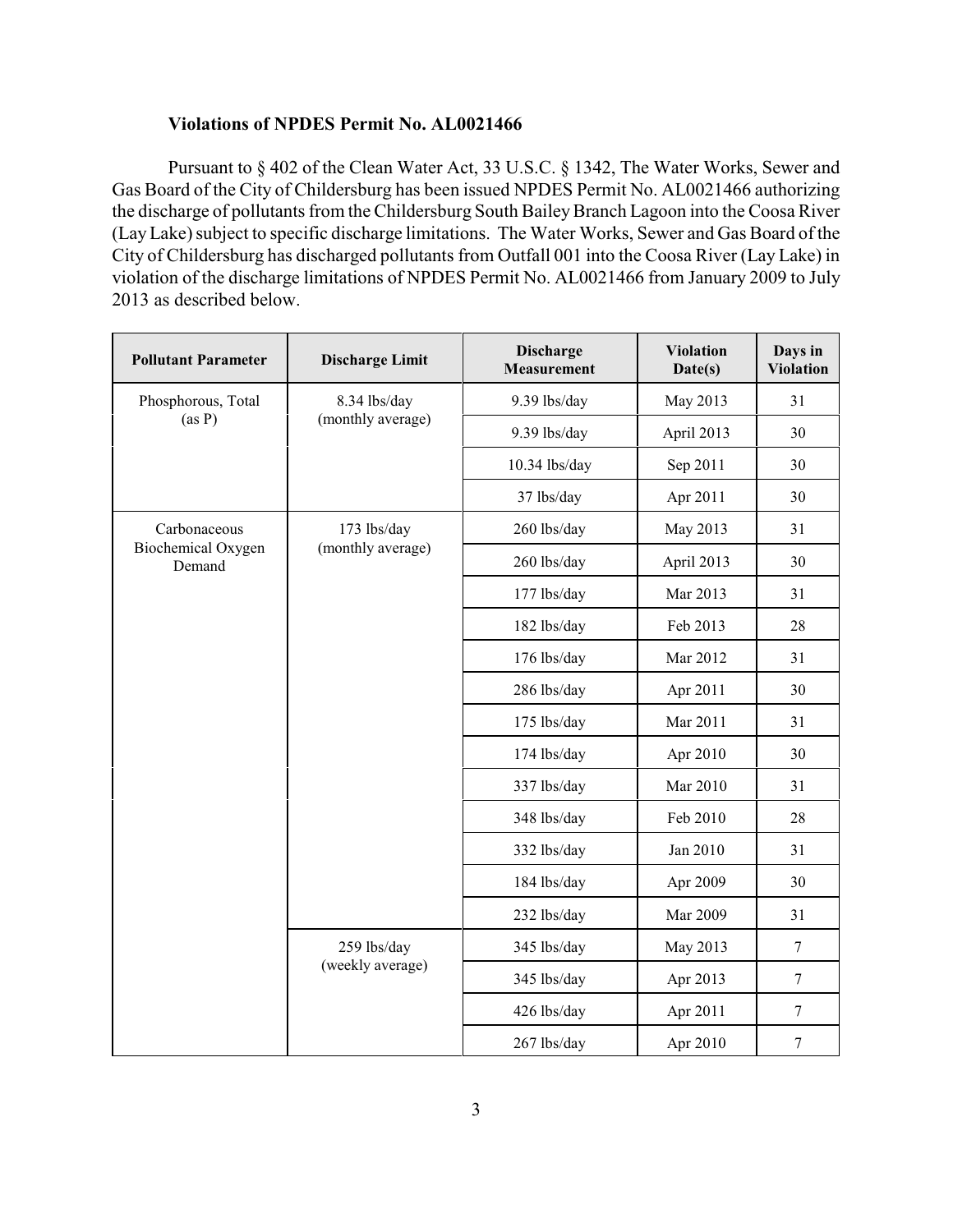| <b>Pollutant Parameter</b> | <b>Discharge Limit</b>                  | <b>Discharge</b><br><b>Measurement</b> | <b>Violation</b><br>Date(s) | Days in<br><b>Violation</b> |
|----------------------------|-----------------------------------------|----------------------------------------|-----------------------------|-----------------------------|
|                            |                                         | 337 lbs/day                            | Mar 2010                    | 7                           |
|                            |                                         | 373 lbs/day                            | Feb 2010                    | $\tau$                      |
|                            |                                         | 368 lbs/day                            | Jan 2010                    | $\tau$                      |
|                            | $25 \text{ mg/L}$<br>(monthly average)  | $27 \text{ mg/L}$                      | Apr 2011                    | 30                          |
|                            |                                         | $26$ mg/L                              | Mar 2010                    | 31                          |
|                            |                                         | $26 \text{ mg/L}$                      | Feb 2010                    | 28                          |
|                            |                                         | $30 \text{ mg/L}$                      | Jan 2010                    | 31                          |
|                            |                                         | $34$ mg/L                              | Feb 2009                    | 28                          |
|                            | 37.5 mg/L<br>(weekly average)           | $287 \text{ mg/L}$                     | Feb 2010                    | $\boldsymbol{7}$            |
|                            |                                         | $38 \text{ mg/L}$                      | Feb 2009                    | $\tau$                      |
|                            | 85 Percent Removal<br>(monthly average) | 83 Percent Removal                     | May 2013                    | 31                          |
|                            |                                         | 76 Percent Removal                     | Feb 2013                    | 28                          |
|                            |                                         | 82 Percent Removal                     | Oct 2012                    | 31                          |
|                            |                                         | 78 Percent Removal                     | Apr 2011                    | 30                          |
|                            |                                         | 75 Percent Removal                     | Feb 2011                    | 28                          |
|                            |                                         | 67 Percent Removal                     | Jun 2010                    | 30                          |
|                            |                                         | 82 Percent Removal                     | Apr 2010                    | 30                          |
|                            |                                         | 57 Percent Removal                     | Mar 2010                    | 31                          |
|                            |                                         | 79 Percent Removal                     | Feb 2010                    | 28                          |
|                            |                                         | 78 Percent Removal                     | Jan 2010                    | 31                          |
|                            |                                         | 79 Percent Removal                     | Dec 2009                    | 31                          |
|                            |                                         | 78 Percent Removal                     | Nov 2009                    | 30                          |
|                            |                                         | 80 Percent Removal                     | Oct 2009                    | 31                          |
|                            |                                         | 84 Percent Removal                     | Aug 2009                    | 31                          |
|                            |                                         | 68 Percent Removal                     | Jun 2009                    | 30                          |
|                            |                                         | 78 Percent Removal                     | <b>May 2009</b>             | 31                          |
|                            |                                         | 82 Percent Removal                     | Apr 2009                    | 30                          |
|                            |                                         | 80 Percent Removal                     | Mar 2009                    | 31                          |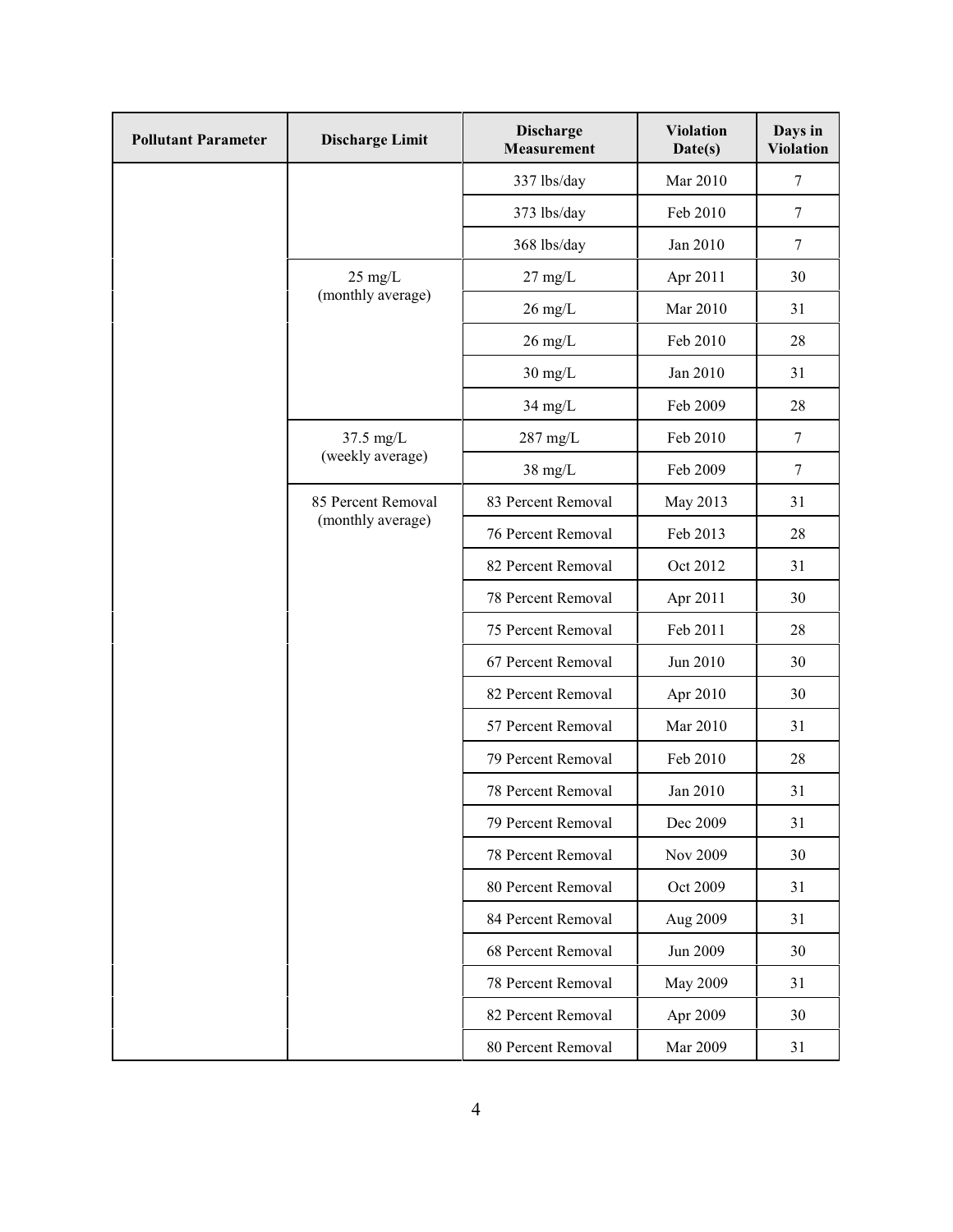| <b>Pollutant Parameter</b> | <b>Discharge Limit</b>                   | <b>Discharge</b><br><b>Measurement</b> | <b>Violation</b><br>Date(s) | Days in<br><b>Violation</b> |
|----------------------------|------------------------------------------|----------------------------------------|-----------------------------|-----------------------------|
|                            |                                          | 77 Percent Removal                     | Feb 2009                    | 28                          |
| Solids, Total Suspended    | 65 Percent Removal<br>(monthly average)  | 51 Percent Removal                     | Mar 2013                    | 31                          |
|                            |                                          | 56 Percent Removal                     | Feb 2013                    | 28                          |
|                            |                                          | 62 Percent Removal                     | Jul 2012                    | 31                          |
|                            |                                          | 55 Percent Removal                     | Apr 2012                    | 30                          |
|                            |                                          | 28 Percent Removal                     | Feb 2011                    | 28                          |
|                            |                                          | 63 Percent Removal                     | Nov 2010                    | 30                          |
|                            |                                          | 55 Percent Removal                     | Oct 2010                    | 31                          |
|                            |                                          | 11 Percent Removal                     | Mar 2010                    | 31                          |
|                            |                                          | -10 Percent Removal                    | Nov 2009                    | 30                          |
|                            |                                          | -164 Percent Removal                   | Jul 2009                    | 31                          |
|                            |                                          | -39 Percent Removal                    | Jun 2009                    | 30                          |
| E. Coli                    | 235 colonies/100 ml<br>(daily maximum)   | 243 colonies/100 ml                    | <b>July 2013</b>            | $\mathbf{1}$                |
|                            |                                          | 380 colonies/100 ml                    | Mar 2013                    | $\mathbf{1}$                |
|                            |                                          | 340 colonies/100 ml                    | Feb 2013                    | 1                           |
|                            |                                          | 300 colonies/100 ml                    | Sep 2012                    | 1                           |
|                            |                                          | 270 colonies/100 ml                    | Dec 2011                    | 1                           |
|                            |                                          | 280 colonies/100 ml                    | Oct 2011                    | $\mathbf{1}$                |
|                            | 126 colonies/100 ml<br>(monthly average) | 241 colonies/100 ml                    | Jul 2013                    | 31                          |
|                            |                                          | 165 colonies/100 ml                    | Feb 2013                    | 28                          |
|                            |                                          | 133 colonies/100 ml                    | Nov 2012                    | 30                          |
|                            |                                          | 184 colonies/100 ml                    | Sep 2012                    | 30                          |
|                            |                                          | 137 colonies/100 ml                    | Jun 2012                    | 30                          |
|                            |                                          | 175 colonies/100 ml                    | Dec 2011                    | 31                          |
|                            |                                          | 153 colonies/100 ml                    | Aug 2011                    | 31                          |
| <b>TOTAL VIOLATIONS</b>    |                                          |                                        |                             |                             |